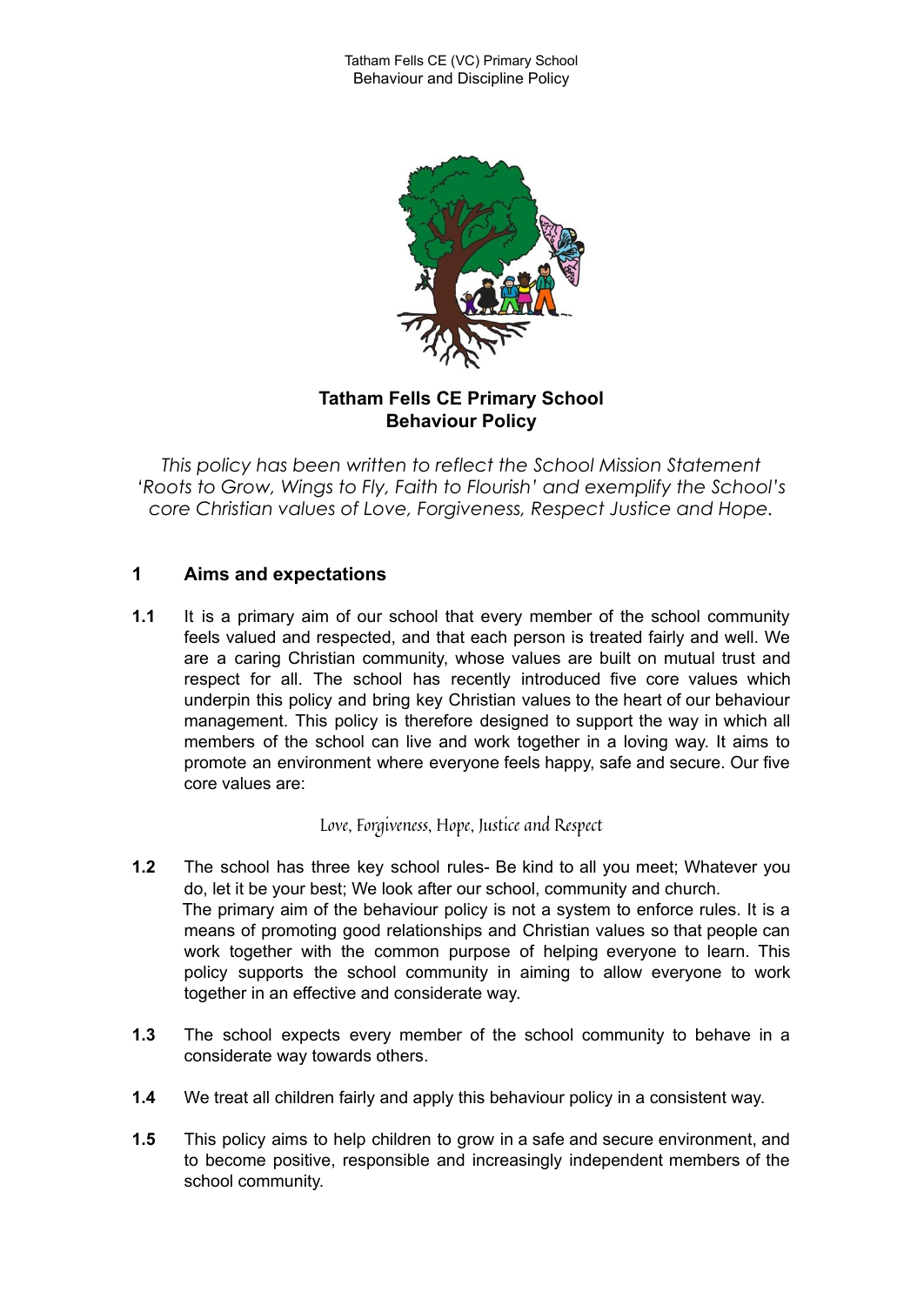**1.6** As a school we have a strong commitment to positive behaviour management, where behaviour is recognised, rewarded and celebrated. We believe that this will develop an ethos of kindness and cooperation. This policy is designed to promote good behaviour, rather than merely deter anti-social behaviour.

# **2 Rewards**

- **2.1** We praise and reward children for good behaviour in a variety of ways:
	- teachers congratulate children;
	- teachers give children team points*.*
	- we distribute special mention certificates to children either for consistent good work or behaviour, or to acknowledge outstanding effort or acts of kindness in school;
	- 'VIP award' is a special award presented to one child. It is designed to celebrate individual strengths, achievement, effort and for outstanding contribution to the ethos of our school.
- **2.2** The school acknowledges all the efforts and achievements of children, both in and out of school.

### **3 Sanctions**

**3.1** The school employs a 'reminder' system to enforce the school rules, and to ensure a safe and positive learning environment. Children should be aware that there are consequences for inappropriate or ongoing behaviour that isn't acceptable. Pupils will incur consequences as follows.

KS1/FS

- Redirecting behaviour by teacher to explain why the behaviour is inappropriate
- Children are encouraged to verbalise their behaviour.
- If the behaviour continues it will be discussed with parents/guardians.
- If behaviour is persistent a behaviour plan will be drawn up and discussed with parents.
- The class teacher liaises with external agencies, as necessary, to support and guide the progress of each child. The class teacher may, for example, discuss the needs of a child with the education social worker or LEA behaviour support service.

KS2

- Informal reminder of the rule broken/inappropriate behaviour
- Formal reminder recorded on the class 'Consequences ladder'
- 2<sup>nd</sup> Formal reminder: Child's name moved to the next step on the ladder child misses next playtime
- 3<sup>rd</sup> Formal reminder: headteacher will be informed and it will be discussed with parents/ guardians.
- If behaviour is persistent a behaviour plan will be drawn up and discussed with parents.
- The class teacher liaises with external agencies, as necessary, to support and guide the progress of each child. The class teacher may, for example, discuss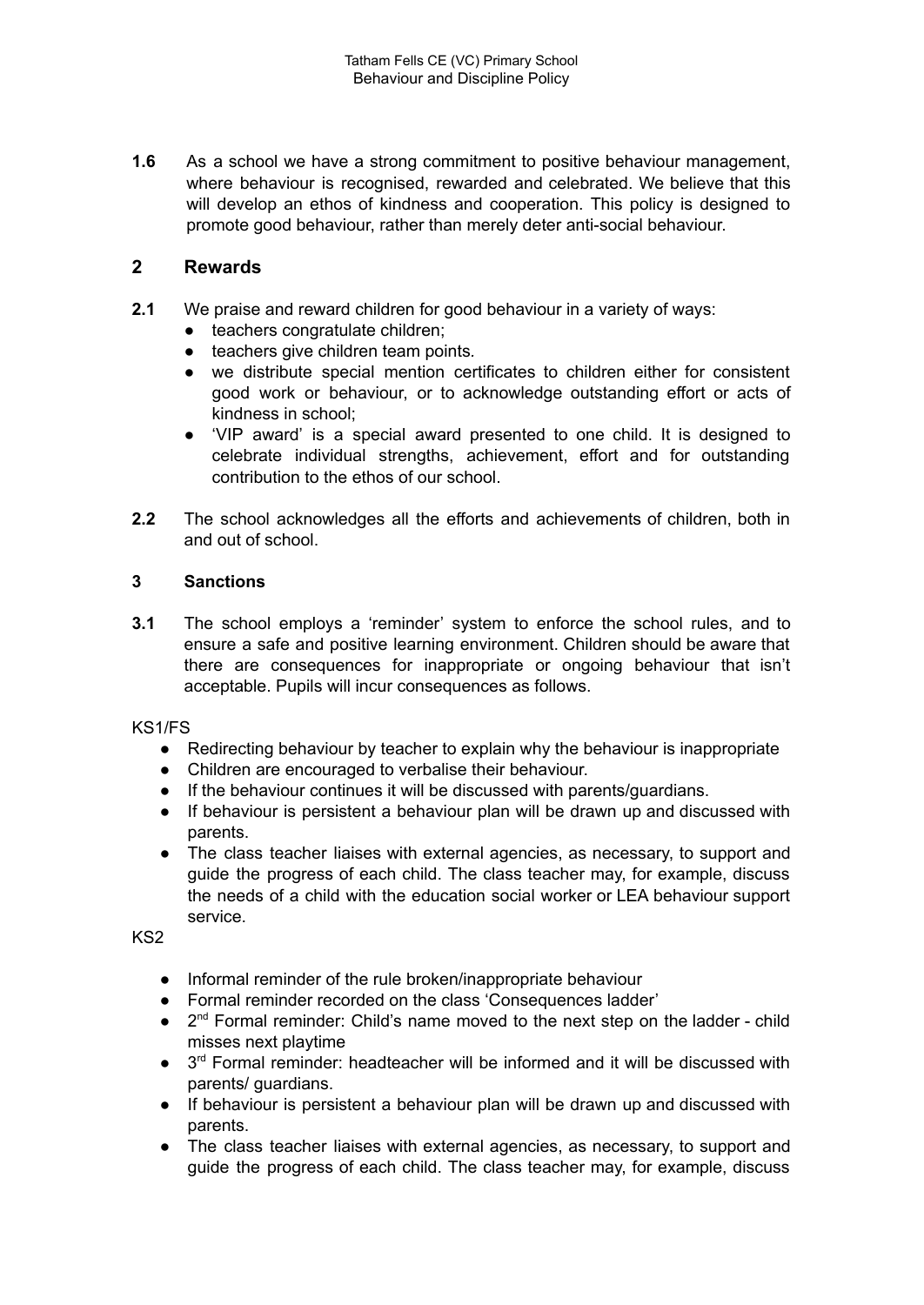the needs of a child with the education social worker or LEA behaviour support service.

- **3.2** The class teacher discusses the school rules with each class. If there are incidents of anti-social behaviour, the class teacher discusses these with the whole class during 'circle time'.
- **3.3** The school does not tolerate bullying of any kind. If we discover that an act of bullying or intimidation has taken place, we act immediately to stop any further occurrences of such behaviour. (See our Anti- Bullying policy)
- **3.4** Staff only intervene physically to restrain children or to prevent injury to a child, or if a child is in danger of hurting him/herself. The actions that we take are in line with government guidelines on the restraint of children.

## **4 The role of the headteacher**

- **4.1** It is the responsibility of the headteacher, under the School Standards and Framework Act 1998, to implement the school behaviour policy consistently throughout the school, and to report to governors, when requested, on the effectiveness of the policy. It is also the responsibility of the headteacher to ensure the health, safety and welfare of all children in the school.
- **4.2** The headteacher supports the staff by implementing the policy, by setting the standards of behaviour, and by supporting staff in the implementation of the policy.
- **4.3** The headteacher keeps records of all reported serious incidents of misbehaviour.
- **4.4** The headteacher has the responsibility for giving fixed-term suspensions to individual children for serious acts of misbehaviour. For repeated or very serious acts of anti-social behaviour, the headteacher may permanently exclude a child. Both these actions are only taken after the school governors have been notified.

## **5 The role of parents**

- **5.1** The school works collaboratively with parents, so children receive consistent messages about how to behave at home and at school.
- **5.2** We explain the school rules in the home school agreement and we expect parents to read these and support them.
- **5.3** The school uses sanctions to maintain the high standard of behaviour across the school and ask that parents support the actions of the school. If parents have any concern about the way that their child has been treated, they should initially contact the class teacher and the headteacher. If the concern remains,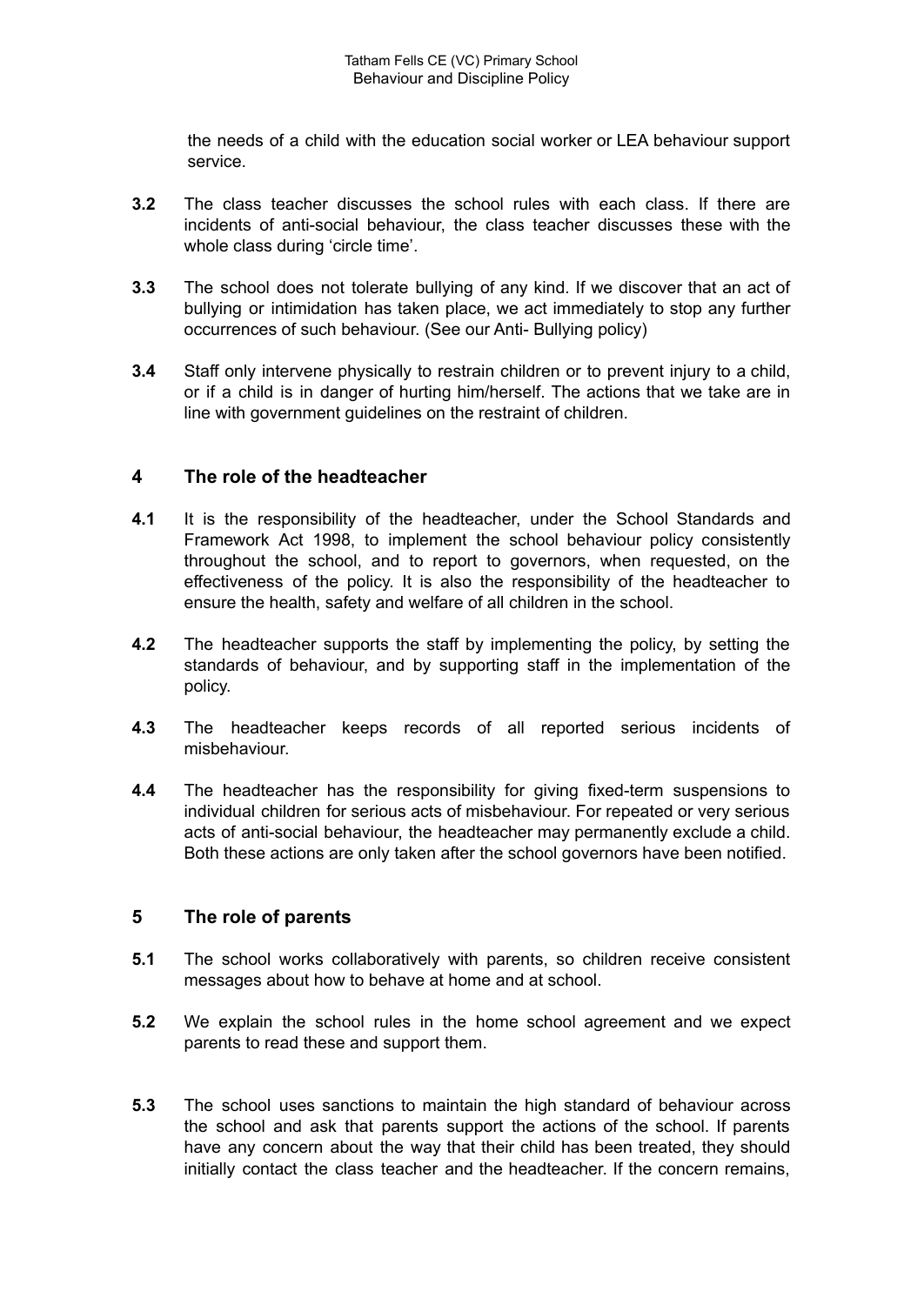they should contact the chair of governors. If these discussions cannot resolve the problem, a formal complaints process can be implemented.

# **6 The role of governors**

- **6.1** The governing body has the responsibility of setting down these general guidelines on standards of discipline and behaviour, and of reviewing their effectiveness. The governors support the headteacher in carrying out these guidelines.
- **6.2** The headteacher has the day-to-day authority to implement the school behaviour and discipline policy, but governors may give advice to the headteacher about particular disciplinary issues.

## **7 Fixed-term and permanent exclusions**

- **7.1** Only the headteacher (or the acting headteacher) has the power to exclude a pupil from school. The headteacher may exclude a pupil for one or more fixed periods, for up to 45 days in any one school year. The headteacher may also exclude a pupil permanently. It is also possible for the headteacher to convert a fixed-term exclusion into a permanent exclusion, if the circumstances warrant this.
- **7.2** If the headteacher excludes a pupil, she informs the parents immediately, giving reasons for the exclusion. At the same time, the headteacher makes it clear to the parents that they can, if they wish, appeal against the decision to the governing body. The school informs the parents how to make any such appeal.
- **7.3** The headteacher informs the LEA and the governing body about any permanent exclusion, and about any fixed-term exclusions beyond five days in any one term.
- **7.4** The governing body itself cannot either exclude a pupil or extend the exclusion period made by the headteacher.
- **7.5** The governing body has a discipline committee which is made up of between three and five members. This committee considers any exclusion appeals on behalf of the governors.
- **7.6** When an appeals panel meets to consider an exclusion, they consider the circumstances in which the pupil was excluded, consider any representation by parents and the LEA, and consider whether the pupil should be reinstated.
- **7.7** If the governors' appeals panel decides that a pupil should be reinstated, the headteacher must comply with this ruling.

## **8 Monitoring**